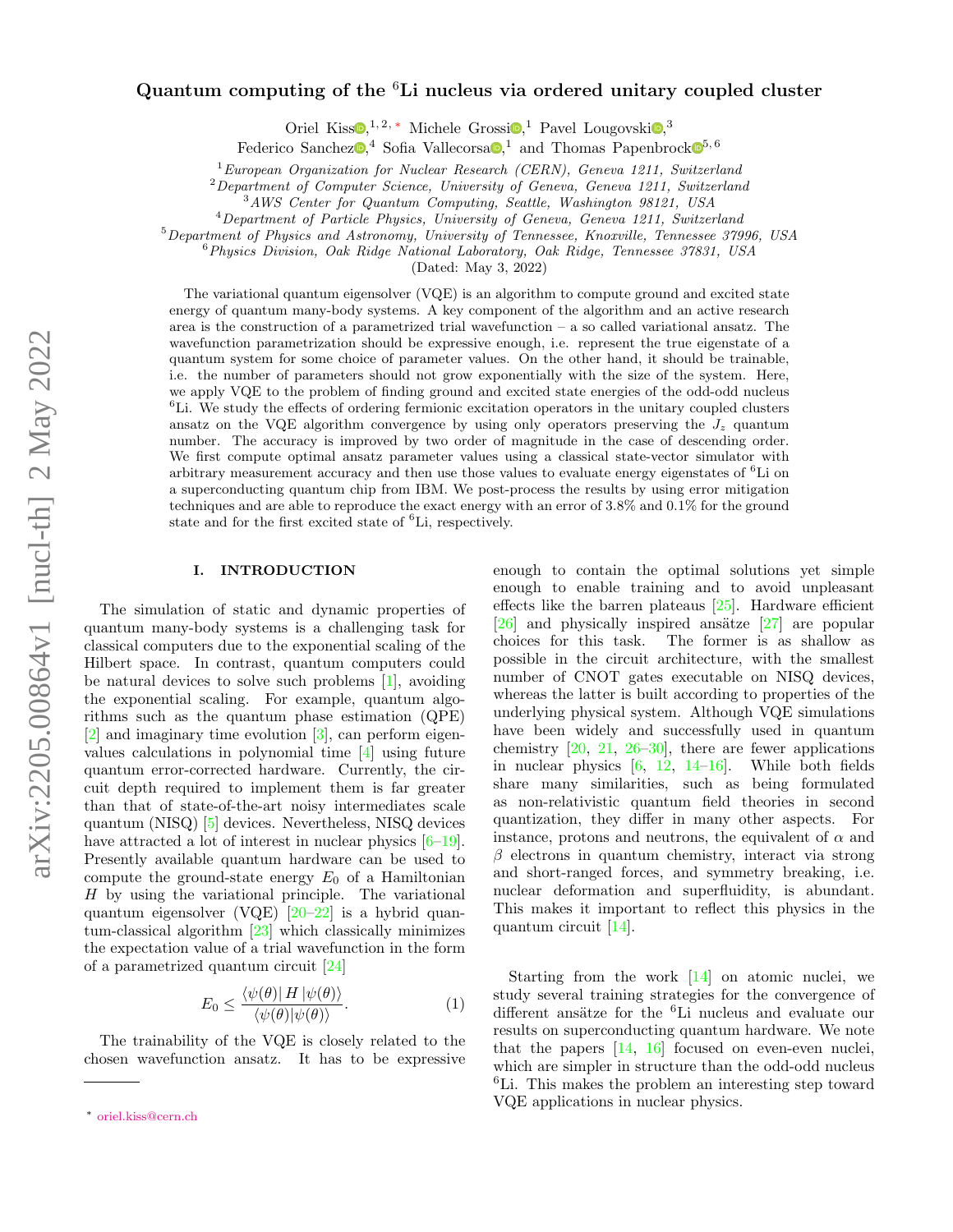This paper is organized as follows. We define the theoretical framework in Sec. [II,](#page-1-0) introduce the model in Sec.  $\Pi A$ , and present the different ansätze used in the present work in Sec. [II C.](#page-2-0) We present results for the energies of the ground-state and first excited states obtained from simulations in Sec. [III B](#page-4-0) and from superconducting quantum hardware in Sec. [III C.](#page-5-0)

# <span id="page-1-0"></span>II. THEORETICAL FRAMEWORK

We consider a simple shell model where the nucleus <sup>6</sup>Li is described as a valence proton and neutron added to the inert  ${}^{4}$ He core. In this Section, we describe the model space and Hamiltonian, present the unitary coupled-cluster ansatz, and discuss in detail the ordering and implementation of the excitation operators.

### <span id="page-1-1"></span>A. Model space

The model space consists of the  $0p_{3/2}$  and  $0p_{1/2}$  harmonic oscillator orbitals for the neutron and the proton, and we use the Cohen-Kurath interaction [\[31\]](#page-7-13). Our work builds on the recent computation of <sup>6</sup>He in the same framework [\[14\]](#page-7-11) and extends it to a somewhat larger Hilbert space and a somewhat more complicated nucleus. In addition to being realistic and non-trivial, our model has the advantage of being simple enough to be run on current NISQ devices. The Hamiltonian can be written in second quantization as

<span id="page-1-2"></span>
$$
H = \sum_{i} \epsilon_i \hat{a}_i^{\dagger} \hat{a}_i + \frac{1}{2} \sum_{ijkl} V_{ijlk} \hat{a}_i^{\dagger} \hat{a}_j^{\dagger} \hat{a}_k \hat{a}_l . \qquad (2)
$$

Here,  $\hat{a}_i^{\dagger}$  and  $\hat{a}_i$  are the creation and annihilation operators, respectively, for a nucleon in the state  $|i\rangle$ . The single-particle energies are denoted as  $\epsilon_i$  and two-body matrix elements as  $V_{ijkl}$ . All computed energies are with respect to the ground-state energy of the <sup>4</sup>He core.

We have  $|i\rangle = |n = 0, l = 1, j, j_z, t_z\rangle$  where n and l denote the radial and orbital angular momentum quantum numbers, respectively,  $j = 1/2, 3/2$  the total spin,  $j_z$  its projection, and  $t_z = \pm 1/2$  the isospin projection. Thus, the p shell model space includes six orbitals for the protons and six orbitals for the neutrons, and we need  $N = 12$  qubits, one per orbital. The Cohen-Kurath interaction preserves total spin  $J$  and total isospin T, and their projections  $J_z$  and  $T_z$ . We will exploit that  $J_z$  and  $T_z$  are conserved in our wavefunction ansatz.

We convert the shell-model Hamiltonian [\(2\)](#page-1-2) into a qubit Hamiltonian via the Jordan-Wigner [\[32\]](#page-7-14) transformation, i.e. we have the mapping

$$
\hat{a}_i^{\dagger} = \frac{1}{2} \left( \prod_{j=0}^{i-1} -Z_j \right) (X_i - iY_i), \tag{3}
$$

| qubit | Ĵ   | $j_z$     | $t_z$     |
|-------|-----|-----------|-----------|
| 0     | 1/2 | $-1/2$    | $^{-1/2}$ |
| 1     | 1/2 | $+1/2$    | $^{-1/2}$ |
| 2     | 3/2 | $-3/2$    | $^{-1/2}$ |
| 3     | 3/2 | $-1/2$    | $^{-1/2}$ |
| 4     | 3/2 | $+1/2$    | $-1/2$    |
| 5     | 3/2 | $+3/2$    | $^{-1/2}$ |
| 6     | 1/2 | $-1/2$    | $+1/2$    |
| 7     | 1/2 | $+1/2$    | $+1/2$    |
| 8     | 3/2 | $-3/2$    | $+1/2$    |
| 9     | 3/2 | $^{-1/2}$ | $+1/2$    |
| 10    | 3/2 | $+1/2$    | $+1/2$    |
| 11    | 3/2 | $+3/2$    | $+1/2$    |

<span id="page-1-3"></span>Table I. Orbitals represented by the different qubits. Here, j is the total angular momentum,  $j_z$  its projection on the z axis and  $t<sub>z</sub>$  is the third component of the isospin.

$$
\hat{a}_i = \frac{1}{2} \left( \prod_{j=0}^{i-1} -Z_j \right) (X_i + iY_i), \tag{4}
$$

where  $X_i, Y_i$  and  $Z_i$  are the Pauli matrices acting on the  $i<sup>th</sup>$  qubit. The Bravyi-Kitaev [\[33\]](#page-7-15) mapping is an alternative to Jordan-Wigner that achieves exponentially shorter Pauli strings in the asymptotic limit. However, both transformations perform similarly for modest systems sizes [\[34\]](#page-7-16). As only the Jordan-Wigner mapping enjoys an intuitive translation of the  $J_z$  symmetry on the qubit system we will only consider this mapping here. Each single-particle state is represented by a qubit where  $|0\rangle$  and  $|1\rangle$  refer to an empty and an occupied state, respectively. For completeness, we list the different states in Table [I.](#page-1-3)

Despite the simplicity of our model, the Hamiltonian [\(2\)](#page-1-2) consists of 975 Pauli terms. This large number arises because the short-range nuclear interaction is nonlocal when expressed in the harmonic-oscillator basis, and the number of Pauli terms naively scales as  $n<sup>4</sup>$ , which is reduced by an order of magnitude because of the conservation of spin and isospin. Eventually, it could be an advantage to use a lattice formulation [\[35\]](#page-7-17) where the short range of the nuclear interaction reduces the number of Pauli terms. At this moment, however, the minimum  $2 \times 2 \times 2$  lattice requires 32 qubits because of spin and isospin degrees of freedom, and our smaller shell-model space yields more realistic results.

We deal with the large number of Pauli terms by grouping them into 250 sets of qubit-wise commuting operators. Commuting operators are simultaneously diagonalizable, allowing the computation of the expectation value from the measurements of a single circuit. Additional techniques exist to reduce further the number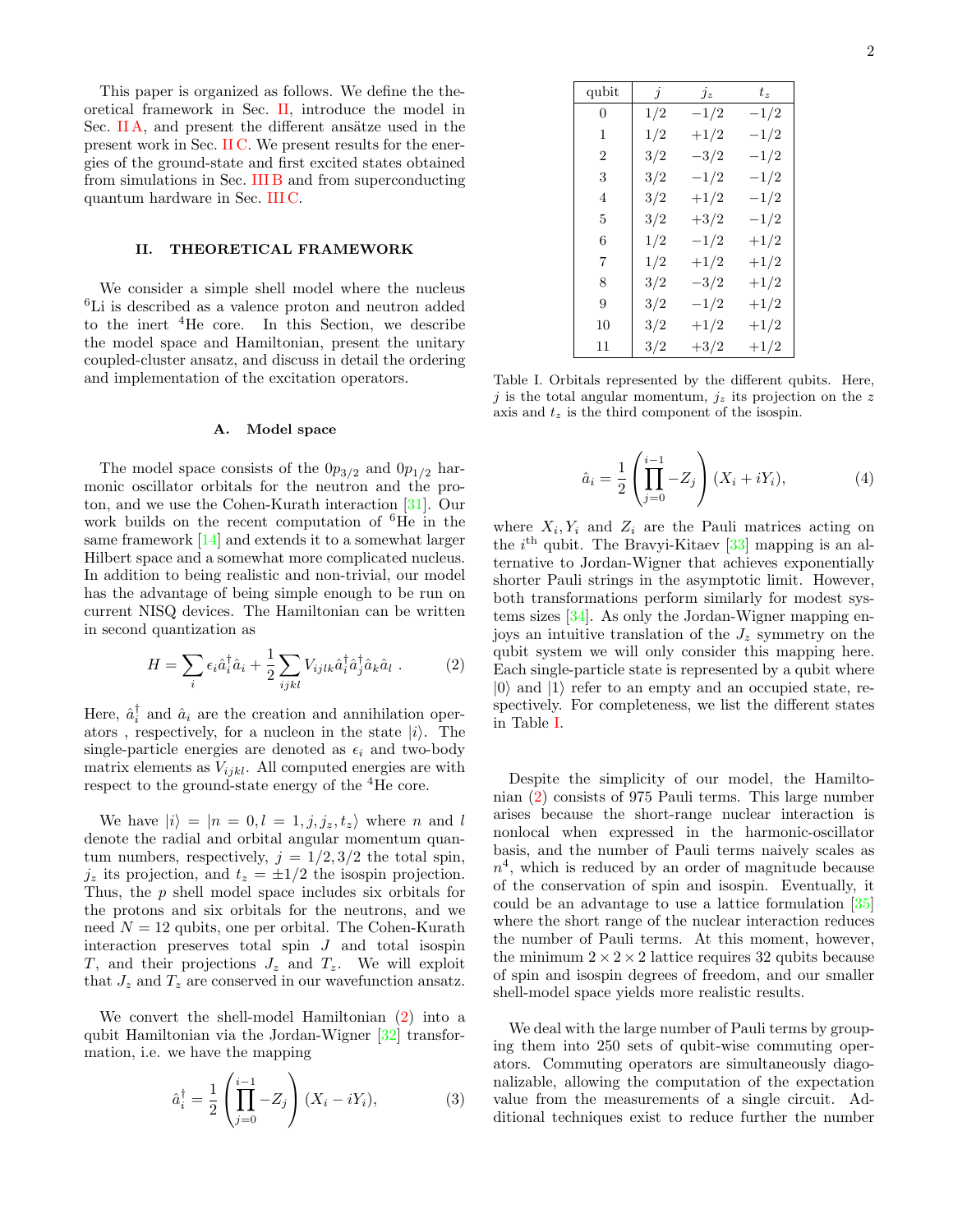of circuits. References [\[36,](#page-7-18) [37\]](#page-8-0) propose to further group the Pauli operators to include general commutating operators at the cost of appending a circuit with  $\mathcal{O}(N^2)$ gates before the measurements. General commutating operators  $\mathcal{O}^1$ ,  $\mathcal{O}^2$  satisfy  $[\mathcal{O}^1, \mathcal{O}^2] = 0$  whereas qubit-wise commuting operators  $[O_i^1, O_i^2] = 0$  for all *i*. Ref. [\[38\]](#page-8-1) obtained a cubic reduction by using low-rank factorization. It is even possible to reduce the measurements to a single operator [\[39\]](#page-8-2), by using quantum information complete measurements at the cost of a higher number of shots and ancillas. Nonetheless, currently available resources for this work were enough to evaluate the whole Hamiltonian with the qubit-wise commutating grouping. We consequently followed this technique to avoid deeper circuits.

# <span id="page-2-1"></span>B. The unitary coupled cluster ansatz

The *unitary coupled clusters ansatz (UCC)* is widely used to obtain a correlated ground-state from an initial Hartree-Fock solution  $|\psi_0\rangle$  in quantum chemistry and nuclear physics [\[28,](#page-7-19) [29,](#page-7-20) [40\]](#page-8-3). It lets the Hartree-Fock state evolve according to the cluster operator  $\hat{T}$ . To be compatible with a quantum computing paradigm, the operator has to be unitary. Therefore we choose

$$
|\psi(\boldsymbol{\theta})\rangle = e^{i(\hat{T}(\boldsymbol{\theta}) - \hat{T}^{\dagger}(\boldsymbol{\theta}))} |\psi_0\rangle.
$$
 (5)

 $\hat{T}$  can be decomposed into singles, i.e. 1-particle–1-hole (1p-1h), doubles (2p-2h), ..., excitation operators of the following form

$$
\hat{T} = \hat{T}_1 + \hat{T}_2 + \dots \tag{6}
$$

with

$$
\hat{T}_1 = \sum_{i \in \text{virt}; \alpha \in \text{occ}} \theta_i^{\alpha} \hat{a}_i^{\dagger} \hat{a}_{\alpha} \tag{7}
$$

and

$$
\hat{T}_2 = \sum_{i,j \in \text{virt}; \alpha,\beta \in \text{occ}} \theta_{ij}^{\alpha\beta} \hat{a}_i^{\dagger} \hat{a}_j^{\dagger} \hat{a}_\alpha \hat{a}_\beta. \tag{8}
$$

In the above definitions, the Latin indices run over virtual (empty) states and the Greek over occupied states of the initial state. The cluster operator drives occupied orbitals to empty ones. To respect symmetries and reduce the number of terms, we only considered excitations with a total angular-momentum projection  $J_z = 0$ . The Jordan-Wigner mapping is then used to transform the unitary cluster ansatz into a qubit operator with trainable parameters  $\theta$ . The UCC ansatz is finally constructed with the time evolution of these excitation operators, which is implemented using Trotterization with one step.

The *Initial State*  $|\psi_0\rangle$  is usually chosen as the Hartree-Fock solution. However, it is often sufficient to lie close enough to the actual ground-state. For instance, the <sup>6</sup>Li ground-state has spin  $J = 1$  and therefore  $J_z = -1, 0$ or 1. So, any product state with this configuration, e.g.  $|1\rangle \otimes |6\rangle$  or  $|0\rangle \otimes |7\rangle$  should converge to the ground-state. Moreover, this observation can help us find the first excited state (with spin  $J = 3$ ), which lies in the subspace with a total  $J_z$  of -3, -2, 2, or 3 orthogonal to the ground state. This observation provides a particular advantage over other methods in finding excited states with the VQE, such as the iterative constrained optimization [\[41\]](#page-8-4), the discriminative VQE  $[42]$ , or those based on the quantum equation of motion [\[43\]](#page-8-6). These techniques require additional quantum or classical resources and rely on the accuracy of the prepared ground-state, therefore suffering from the error amplification phenomenon. On the other hand, enforcing the ansatz to stay in a particular region of the Hilbert space by choosing the right quantum numbers, produces stable and accurate solutions which are easy to obtain when applicable.

### <span id="page-2-0"></span>C. Excitation ordering

In the following, we describe different strategies to study the convergence of the variational method. The ordering of the excitation operators impacts the training landscape and the convergence behavior. Hence, an ansatz may quickly converge while another remains trapped in a local minimum. We observed this in our work by trying different ordering.

Shuffling is a strategy that consists of choosing the best sorting over multiple runs with a random shuffling, and it yields good convergence. However, it quickly becomes prohibitive to explore the shuffled space when enlarging the system size. Nevertheless, the ordering has a non-trivial effect on the optimization procedure. We will refer to this strategy as *best shuffle* throughout this paper.

Ordering represents a second option, where we proceed to order the operators by their absolute magnitude of the corresponding term in the Hamiltonian. Hence, the singles excitation refers to the corresponding singleparticle energy  $\epsilon_i$  while the doubles excitation  $\hat{a}_i^{\dagger} \hat{a}_j^{\dagger} \hat{a}_\alpha \hat{a}_\beta$ refers to the two-body term  $V_{ij\beta\alpha}$ . The considered Hamiltonian permits only to apply this ordering on singles and doubles terms, but more complex models could be considered to order 3p-3h or 4p-4h excitation as well. This approach, similar to the QDrift [\[44\]](#page-8-7) algorithm for time evolution (which chooses the terms randomly to be evolved according to their relative magnitude), orders the excitation operator in descending order of magnitude such that the most important ones are placed at the beginning. We observed that this technique, which we will refer to as *ordered* UCCSD, is the most promising ansatz among the ones considered in this work. Moreover, when coupled to a layerwise learning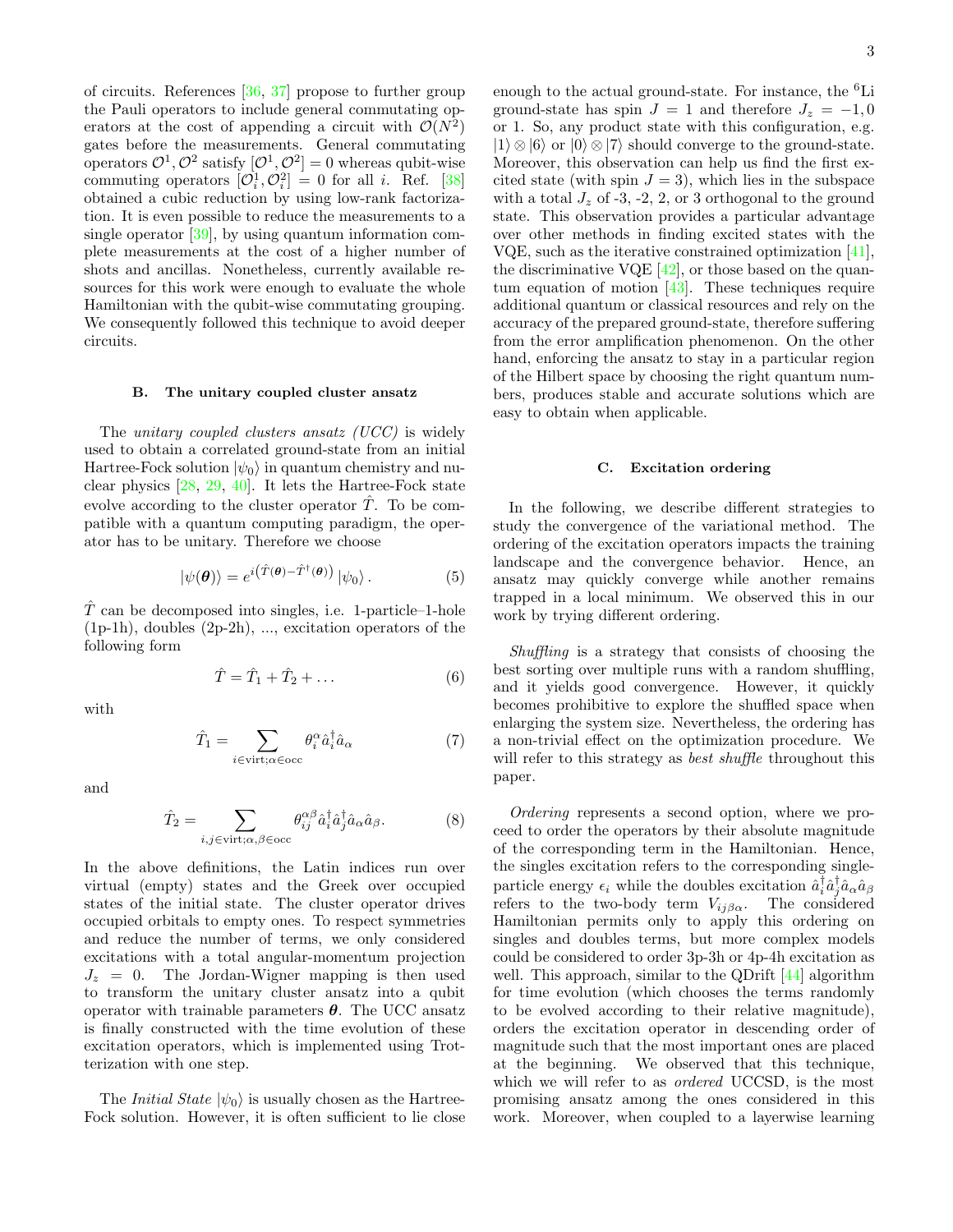scheme, it achieves arbitrary accuracy in a polynomial number of optimization steps.

Adaptive Derivative-Assembled Problem-Tailored  $(ADAPT)$ -VQE is another efficient strategy to adaptively order the operators with respect to the magnitude of their gradient. ADAPT-VQE [\[30\]](#page-7-9) constructs the ansatz by picking from a pool of operators  $\{\hat{\tau}_0, \ldots, \hat{\tau}_n\}$ the one which has the most impact on the expectation value, namely the one with the largest gradient magnitude

$$
\left| \frac{\partial E}{\partial \theta_i} \right|_{\theta_i = 0} = |\langle \psi | [H, \hat{\tau}_i] | \psi \rangle|. \tag{9}
$$

The chosen operator is recursively added to the current ansatz, leading to

$$
|\psi(\boldsymbol{\theta})\rangle = e^{-i\theta_l \tau_l} e^{-i\theta_{l-1}\tau_{l-1}} \dots e^{-i\theta_0 \tau_0} |\psi_0\rangle, \qquad (10)
$$

after adding l operators. We set  $\theta_l = 0$  to allow a smooth transition between the architecture's update. The picking action is followed by k optimization steps, and it is repeated until convergence is reached. It generally leads to accurate solutions with minimal depth. The computation of the gradients of all the operators in the pool, which is time-consuming, can in principle be performed in parallel. We note that Ref. [\[30\]](#page-7-9) uses  $k = 1$ . However, we found useful to choose  $k = 10$ . This permits to perform more optimization steps while keeping the ansatz shallow.

Grimsley et al. [\[30\]](#page-7-9) demonstrated with numerical experiments that ADAPT-VQE is superior to random or lexical ordering of the excitation operators in terms of convergence and circuit depth. However, our study suggests that reducing the operator pool using symmetries and ordering with respect to their magnitude achieves quicker convergence. Studies of the Lipkin-Meshkov-Glick model [\[16\]](#page-7-12) showed that the number of operators needed to achieve  $1\%$  accuracy increases linearly with the number of valence neutrons. However, this behavior has only been simulated within nuclei with an even number of valence neutrons and without valence protons: it remains an open question whether this result also holds with neutron-proton interactions.

Finally, we consider layerwise learning, a technique initially proposed to mitigate barren plateaus in quantum machine learning  $[45]$ . The idea is to consider m singles terms first, perform  $k$  optimization steps, add  $m$  new singles terms, and continue until all singles terms have been used before moving to higher-order interactions. In an ordered approach, the first k operators added to the ansatz are instead chosen according to the selected ordering.

# D. Hardware efficient ansatz

Because of the Jordan Wigner mapping, fermionic excitation operators act on  $\mathcal{O}(N)$  qubits. Therefore, they are expensive for NISQ devices due to the increased connectivity required and the consequent increase in the number of CNOT and Swap gates needed after circuit transpilation. A simple and alternative way to reduce this expense is to consider qubit-based excitation (QBE) [\[46,](#page-8-9) [47\]](#page-8-10) operators. QBE efficiently implements the excitation operators on  $\mathcal{O}(1)$  qubits by neglecting the Z terms in the Jordan Wigner mapping. Essentially, creation operators are mapped to

$$
\hat{a}_i^\dagger = \frac{1}{2}(X_i - iY_i),\tag{11}
$$

and annihilation operators to

$$
\hat{a}_i = \frac{1}{2}(X_i + iY_i). \tag{12}
$$

The difference between a Jordan Wigner mapping is that the resulting operator will not respect fermionic anticommutation relations, which are enforced by the product of Pauli Z matrices. Single excitation operators between qubits  $i$  and  $j$  read

$$
U_{ij}(\theta) = \exp\left[i\frac{\theta}{2}(X_iY_j - Y_iX_j)\right]
$$
 (13)

and double excitation operator between qubits  $i, j, k$  and l are

$$
U_{ijkl}(\theta) = \exp\left[i\frac{\theta}{8}(X_i Y_j X_k X_l + Y_i X_j X_k X_l + Y_i Y_j Y_k X_l + Y_i Y_j Y_k X_l + Y_i Y_j X_k Y_l -X_i X_j Y_k X_l -X_i X_j X_k Y_l -Y_i X_j Y_k Y_l -X_i Y_j Y_k Y_l)\right].
$$
\n(14)

Even if QBE-UCC ansätze do not respect the fermionic anti-commutation relations, they show a comparable efficiency for ground-state calculations. Those ansätze are hardware efficient as they act on a fixed number of qubits (2 for the singles, 4 for the doubles, and  $2^k$ for the k-th excitation operators). The exact circuit formulation can be found in the original paper [\[46\]](#page-8-9).

Finally, we also considered an efficient excitation-preserving ansatz, such as the one proposed in [\[26\]](#page-7-6) for quantum chemistry. These ansätze are constructed with gates preserving the number of occupied orbitals. Moreover, time-reversal symmetry can lead to further simplifications. They have the advantage of using fewer CNOT gates resulting in a more shallow circuit, an advantage for near-time devices. However, they cannot respect the total  $J_z$  symmetry as they act on the protons and neutrons separately. In our investigations, this led to circuits suffering from barren plateaus [\[25\]](#page-7-5) which are expected in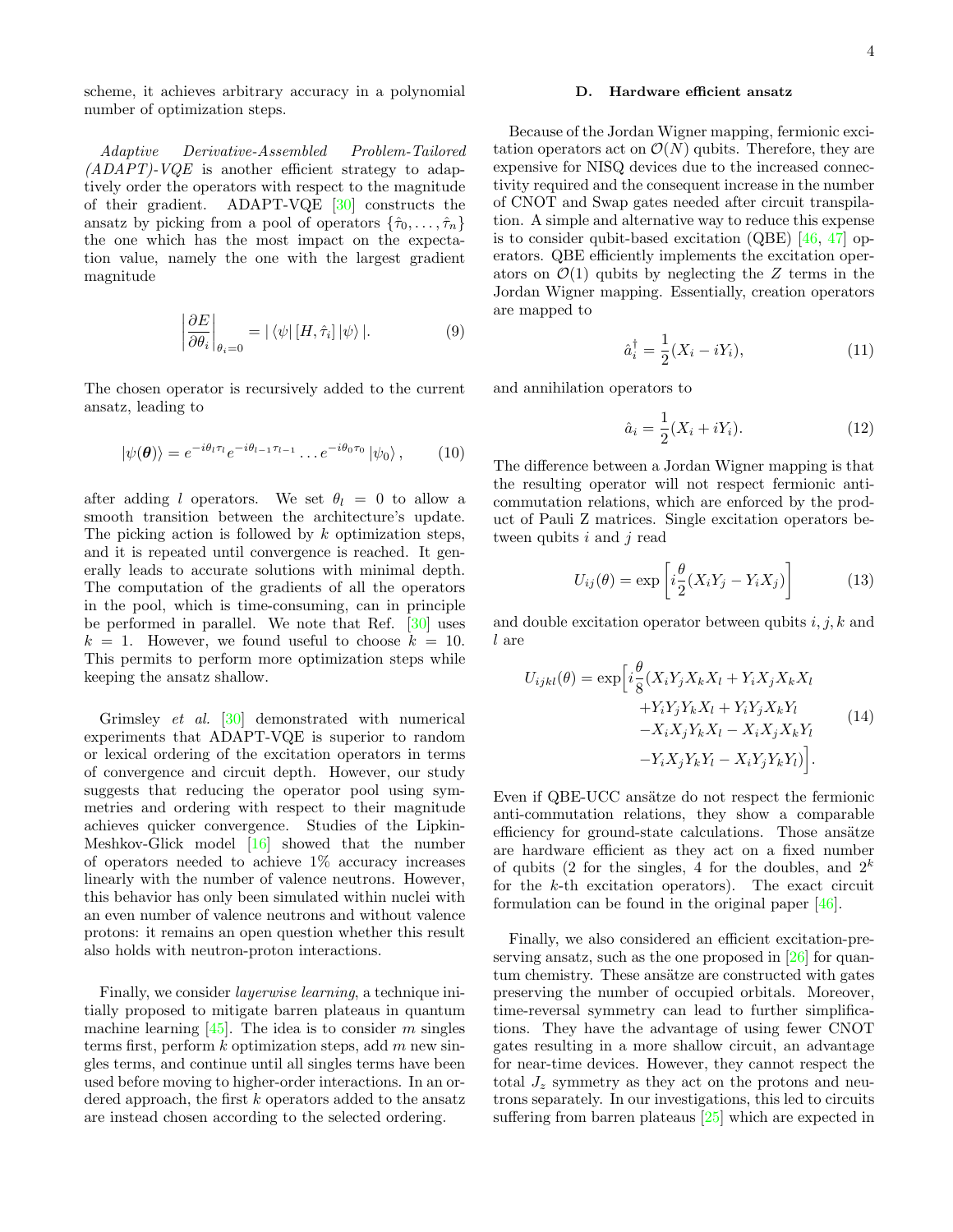generic circuits using a global cost function  $[48]$ , such as the expectation value of the Hamiltonian. We remark that the gradient vanishes from the beginning, and changing the number of layers, optimizer, learning rate, parameters initialization, and even using an automatic differentiation framework to compute the gradient did not permit us to train the ansatz. This observation suggests that symmetries play a non-negligible role in nuclear structure calculations since it is the significant difference between UCC based ansätze and excitation preserving ones.

# III. RESULTS

In the following, we present the results obtained with the different circuit architectures discussed in Sec. [II C.](#page-2-0) The investigations were performed on a statevector simulator and the hardware-friendly QBE-UCCSD ansatz was evaluated on a real quantum processor.

Statevector simulations allow one to probe the potential of this approach under ideal conditions, such as using exponentially many shots or without noise. UCC ansätze are notoriously deep, and the noise heavily deteriorates the outcome, even when using error mitigation techniques. We address these difficulties in the following, showing the results step by step.

# A. Optimization

For the optimization we use the simultaneous perturbation stochastic approximation (SPSA) [\[49\]](#page-8-12) with a fixed number of iterations. SPSA efficiently approximates the gradient with two circuit evaluations by shifting the parameters in two random directions. The learning rate  $1r = 0.1$ , is halved at every 25 iterations until  $1r = 0.001$ to ensure a fast convergence at the beginning and to avoid oscillations at the end. Looking at realistic experiments, the stochastic nature of SPSA makes it resilient to the statistical noise coming from the finite number of measurements, making it appealing for quantum devices. All the initial parameters, except the first one, are set to zero at the beginning of the optimization in an attempt to mitigate barren plateaus [\[50\]](#page-8-13), while the first is chosen at random between 0 and  $2\pi$ , but fixed across the different ansätze. We remark that the value of the first parameter has a negligible effect on the convergence.

A variant of the SPSA optimizer using the geometry of the Hilbert space has been recently proposed [\[51\]](#page-8-14). It uses six circuit evaluations to approximate the Hessian (which can be used to compute the quantum natural gradient) and significantly improves the optimization efficiency of quantum circuits. In the present work, the effect of the quantum natural gradient was mainly appreciated on hardware-friendly ansatz such as the QBE-UCC.



<span id="page-4-1"></span>Figure 1. Training curve in a semilog scale for fermionic UCC ansatz with different ordering. The best shuffle curve is taken among 20 independent runs. The grey area corresponds to the 1% margin, which is acceptable in most applications.

#### <span id="page-4-0"></span>B. State-vector simulations

The gate-based quantum circuits used in this section were built using the open-source framework [qiskit-nature](https://qiskit.org/documentation/nature/) [\[52\]](#page-8-15) and were run on pennylane [\[53\]](#page-8-16) using the  $C++1$ **ightning**.qubit plugin.

We first assess the effect of *ordering* on the fermionic-UCC ansatz starting from the initial state  $|2\rangle \otimes |11\rangle$ . This state has  $J_z = 0$ , and has the largest operator pool on which we perform 500 optimization steps. The optimization curve, which shows the error ratio

error ratio = 
$$
\left| \frac{E_{VQE} - E_{\text{exact}}}{E_{\text{exact}}} \right|,
$$
 (15)

for different ordering is shown in Fig. [1.](#page-4-1) We observe that the descending ordering (pink) strategy leads to fast convergence while the ascending ordering (green) strategy converges slowly. Thus, most important operators should be placed first. We also note that a favorable convergence trend is also given by the best shuffle curve (orange), which is taken among 20 independent runs, and by some random run combinations, for which the relative differences are not easily interpreted.

a. Ground state calculation We now compare the different ansätze presented in Sec. [II C](#page-2-0) to prepare the ground state. For the fermionic-UCC ansatz, we start again from  $|2\rangle \otimes |11\rangle$  state, and we train with the SPSA optimizer. In the iterative approach (ADAPT-VQE, Layerwise Learning),  $k = 10$  iterations are performed between each architecture update. This choice has shown to be a good trade-off between a slow convergence (for large  $k$ ) and deep circuits (for small  $k$ ). For the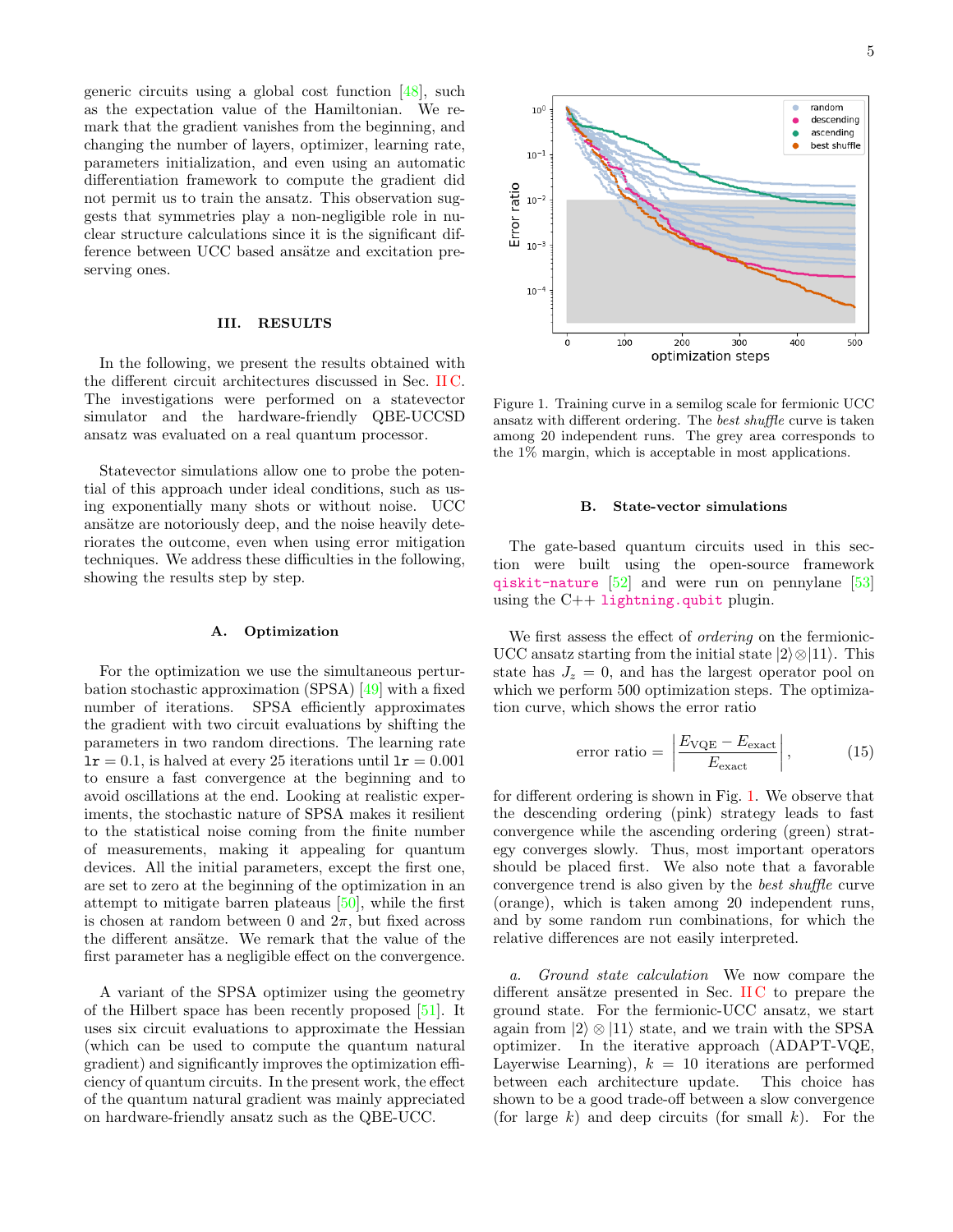

<span id="page-5-1"></span>Figure 2. Training curve in a semilog scale for all different ansätze with different training strategies. The grey area corresponds to the 1% margin, which is acceptable in most applications.

QBE-UCC ansatz, it has been experienced that it is preferable to start from the state  $|0\rangle \otimes |7\rangle$ , which also has the smallest operator pools and is consequently better suited for noisy devices.

The learning curves are shown in Fig. [2](#page-5-1) and we observe that descending ordering strategies are among the fastest and more accurate ones, the best being the layerwise learning with descending ordering (pink). Interestingly, the ADAPT-VQE (brown) approach does not perform as well as the former. We suspect that the gradient evaluated at  $\theta = 0$  does not contain enough information to obtain the optimal solution. On the one hand, the circuit at the beginning contains not enough operators, which explains the slow convergence curve. On the other hand, the algorithm mainly picks the same operators which may prevent convergence to the optimal solution. Hence, it only used half of the available operators before becoming too deep to be trained efficiently.

The quantum natural SPSA optimizer significantly improves the optimization of the QBE-UCC ansatz, compared to the standard SPSA. This can be seen by comparing the QBE (QNSPSA) curve (dark green) with the QBE (orange) one. The descending ordered UCC ansatz achieves an exponentially fast convergence, and the descending layerwise learning strategy reaches arbitrary accuracy.

b. First excited state As pointed out in Sec. [II B,](#page-2-1) the choice of the initial state allows us to find the first excited state easily. Hence, an initial state with  $J_z = -3, -2, 2$ or 3 will remain in a subspace is orthogonal to the ground state. For instance, the state  $|1\rangle \otimes |11\rangle$  has  $J_z = 2$  and it is therefore a possible candidate. The result obtained

in this case, for a fermionic UCC ansatz optimized on a statevector simulator, achieves an error ratio of 10<sup>-11</sup>.

# <span id="page-5-0"></span>C. Hardware

We evaluate the most hardware-efficient ansatz, i.e. QBE-UCC, previously trained on the statevector simulator, on a superconducting chip from IBM. Gate-based quantum circuits, ran on the cloud using the IBM Quantum Lab, were transpiled onto the hardware topology by using the SWAP-based BidiREctional (SABRE) heuristic search algorithm [\[54\]](#page-8-17). Multiple runs were performed to select the circuit which minimized the total number of CNOT gates needed. The SABRE algorithm enabled a 50% CNOT reduction compared to a naive approach for a total of 209 CNOTs. Measurement error mitigation was performed efficiently, as proposed in Ref. [\[55\]](#page-8-18), by individually inverting the error matrices

$$
S_k = \begin{pmatrix} P_{0,0}^{(k)} & P_{0,1}^{(k)} \\ P_{1,0}^{(k)} & P_{1,1}^{(k)} \end{pmatrix}.
$$
 (16)

Here,  $P_{i,j}^{(k)}$  is the probability of the k-th qubit to be in state  $j \in \{0, 1\}$  while measured in state  $i \in \{0, 1\}$ . While this only corrects the uncorrelated readout errors, it is argued in Ref. [\[55\]](#page-8-18) that they are the predominant ones, making it a useful tool for measurement error mitigation for large number of qubits.

Regarding CNOT errors, the zero-noise extrapolation [\[56–](#page-8-19)[58\]](#page-8-20) represents a powerful mitigation technique by artificially stretching the noise to be extrapolated to the noise-less regime. However, the structure of the considered Hamiltonian amplified the effect of CNOT errors considerably and prevented us from using this strategy. Hence, states with a wrong number of occupied orbitals belong to different nuclei, which can have much lower energy. We observed a discrepancy of almost 300% by stretching the noise with a factor two and did not investigate zero-noise extrapolation further.

Our tests were executed on the IBM Quantum 27 qubits architecture  $ibmq_mumbai$  and repeated 10 times for the ground-state and 5 for the first excited state, using 8092 shots each. The results are reported in Table [II,](#page-6-6) alongside the number of parameters and CNOT gates after transpilation. We observe that the energy is reproduced up to 3.81% and 0.12% accuracy for the groundand first excited state, respectively. Both lie within one standard deviation confidence interval. Moreover, the standard deviation for the ground-state is ten times smaller than the energy gap with the first excited state, which accentuates the accuracy of our results. We remark that measurement error mitigation increases the accuracy by more than 10%, making it appealing for readout error mitigation in quantum circuits with a large number of qubits.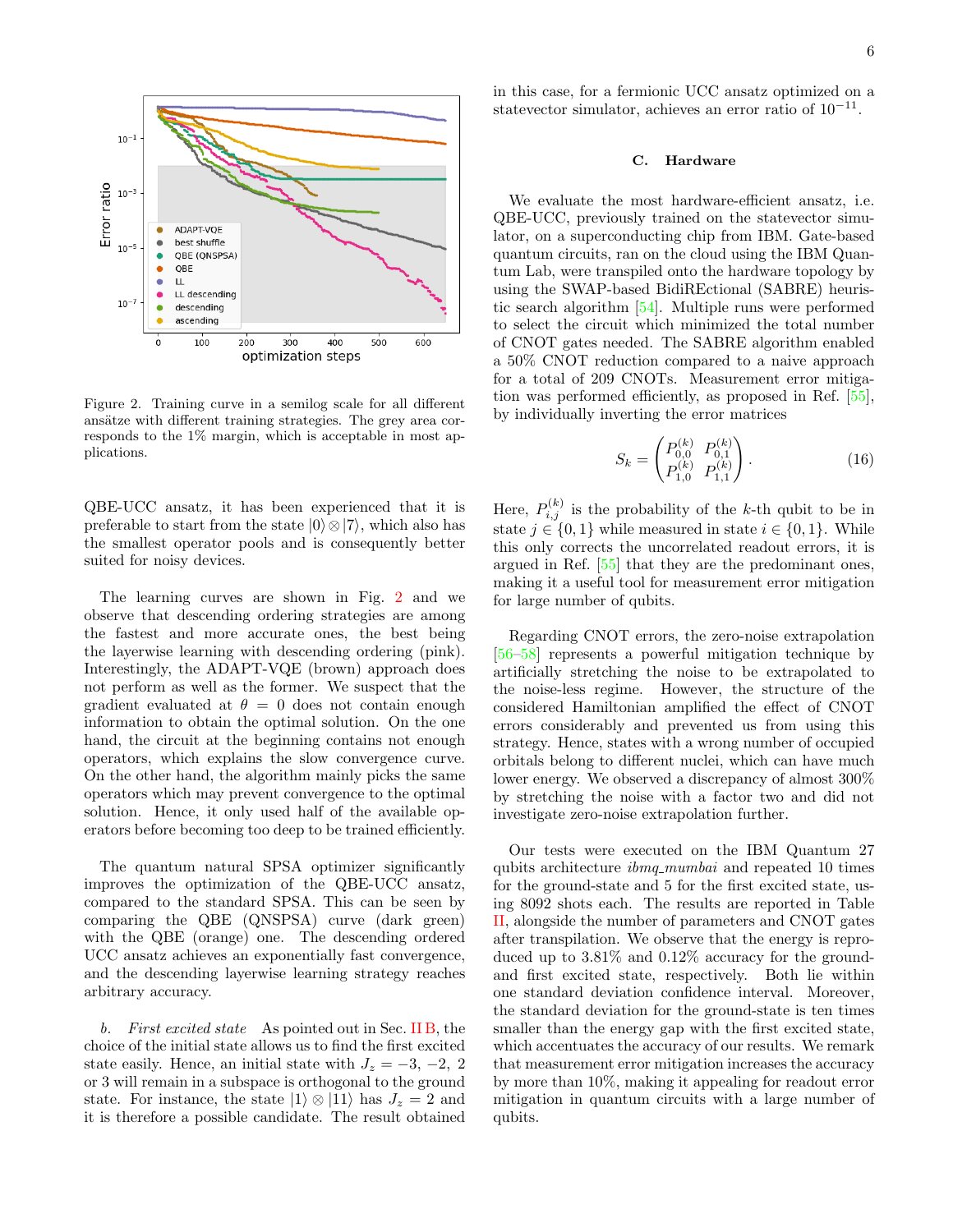| hardware                        | $#$ parameters | # CNOT | mean     | st. deviation | exact    | error ratio |
|---------------------------------|----------------|--------|----------|---------------|----------|-------------|
| ibmq_mumbai raw (gs)            |                | 209    | $-6.27$  | 0.269         | $-5.529$ | 13.36%      |
| ibmq_mumbai mittigated (gs)     |                | 209    | $-5.319$ | 0.24          | $-5.529$ | 3.81\%      |
| ibmq_mumbai raw (1st es)        |                | 41     | $-2.907$ | 0.87          | $-3.420$ | 14.97%      |
| ibmq_mumbai mittigated (1st es) |                | 41     | $-3.424$ | 0.08          | $-3.420$ | $0.12\%$    |

<span id="page-6-6"></span>Table II. Hardware results of the QBE-UCC ansats for the ground-state (gs) and first excited state (1st es), alongside the number of parameters and CNOT gates after transpilation. The exact result, obtained with exact diagonalization, are reproduced up to one standard deviation.

### IV. CONCLUSIONS

We performed shell-model quantum-computations of the nucleus  ${}^{6}$ Li, composed of a frozen  ${}^{4}$ He core and two valence nucleons. We studied the effect of the ordering of excitation operators in unitary coupled clusters type ansätze for the variational quantum eigensolver. We empirically observed that the ordering strongly affects the learning curve and that arranging in descending order of magnitude with respect to the Hamiltonian leads to a better convergence behavior than random ordering or ADAPT-VQE. Hence, operators with high magnitude have more importance in the system's description, which should be reflected in the ansatz construction. Moreover, adopting a layerwise learning scheme, where the operators are iteratively added to the circuit, has shown an accuracy of the order of  $10^{-7}$ . By choosing an initial state with a suitable  $J_z$ quantum number, we were also able to compute the energy of the first excited state with a precision of  $10^{-11}$ .

Finally, we evaluated the qubit based excitation-UCC (QBE-UCC), which neglects the fermionic anti-commutation relation to reduce the number of CNOT and SWAP gates needed. We performed, for the first time to our knowledge, these calculations on a real quantum device, a 27 qubits machine  $(imq_mumbai)$ , and we were able to reproduce the exact ground state and first excited state energy up to one standard deviation.

The number of nuclear states grows factorially with

the number of valence nucleons, making the scaling of VQE applications impractical. Even if the numbers of singles and doubles excitation operators seem to grow linearly [\[16\]](#page-7-12), it may be necessary to use triples and quadruples excitation operators as well. Reference [\[14\]](#page-7-11) demonstrated that quadruple operators acting on all valence nucleons were necessary in a UCC ansatz for a <sup>8</sup>Be nucleus, composed of two protons and two neutrons in the  $p$ -shell, and achieved  $1\%$  error ratio on statevector simulations with 118 parameters. This motivates symmetry considerations to reduce the number of operators, in order to prevent deep ansätze, which are not easily trainable, while keeping all the operators needed to reproduce the exact energy. This will be the focus of future research in this direction.

### ACKNOWLEDGMENTS

We thank Zhonghao Sun for helping with the nuclear matrix elements. This work was supported by CERN Quantum Technology Initiative, the U.S. Department of Energy, Office of Science, Office of Nuclear Physics, under Award Nos. DE-FG02-96ER40963 and DE-SC0021642, and by the Quantum Science Center, a National Quantum Information Science Research Center of the U.S. Department of Energy. Oak Ridge National Laboratory is supported by the Office of Science of the U.S. Department of Energy under contract No. DE-AC05- 00OR22725. Access to the IBM Quantum Services was obtained through the IBM Quantum Hub at CERN. The views expressed are those of the authors and do not reflect the official policy or position of IBM, the IBM Q team or AWS.

- <span id="page-6-0"></span>[1] Richard P. Feynman, "Simulating physics with computers," [International Journal of Theoretical Physics](http://dx.doi.org/ https://doi.org/10.1007/BF02650179) 21, [467–488 \(1982\).](http://dx.doi.org/ https://doi.org/10.1007/BF02650179)
- <span id="page-6-1"></span>[2] A.Yu.Kitaev, "Quantum measurements and the abelian stabilizer problem," ArXiv e-prints (1995), [arXiv:9511026 \[quant-ph\].](http://arxiv.org/abs/9511026)
- <span id="page-6-2"></span>[3] Kübra Yeter-Aydeniz, Raphael C. Pooser, and George Siopsis, "Practical quantum computation of chemical and nuclear energy levels using quantum imaginary time evolution and lanczos algorithms," [npj Quantum Inf](http://dx.doi.org/ https://doi.org/10.1038/s41534-020-00290-1) 6, 63

[\(2020\).](http://dx.doi.org/ https://doi.org/10.1038/s41534-020-00290-1)

- <span id="page-6-3"></span>[4] Daniel S. Abrams and Seth Lloyd, "Quantum algorithm providing exponential speed increase for finding eigenvalues and eigenvectors," [Phys. Rev. Lett.](http://dx.doi.org/ 10.1103/PhysRevLett.83.5162) 83, 5162–5165 [\(1999\).](http://dx.doi.org/ 10.1103/PhysRevLett.83.5162)
- <span id="page-6-4"></span>[5] John Preskill, "Quantum Computing in the NISQ era and beyond," Quantum 2[, 79 \(2018\).](http://dx.doi.org/ 10.22331/q-2018-08-06-79)
- <span id="page-6-5"></span>[6] E. F. Dumitrescu, A. J. McCaskey, G. Hagen, G. R. Jansen, T. D. Morris, T. Papenbrock, R. C. Pooser, D. J. Dean, and P. Lougovski, "Cloud quantum computing of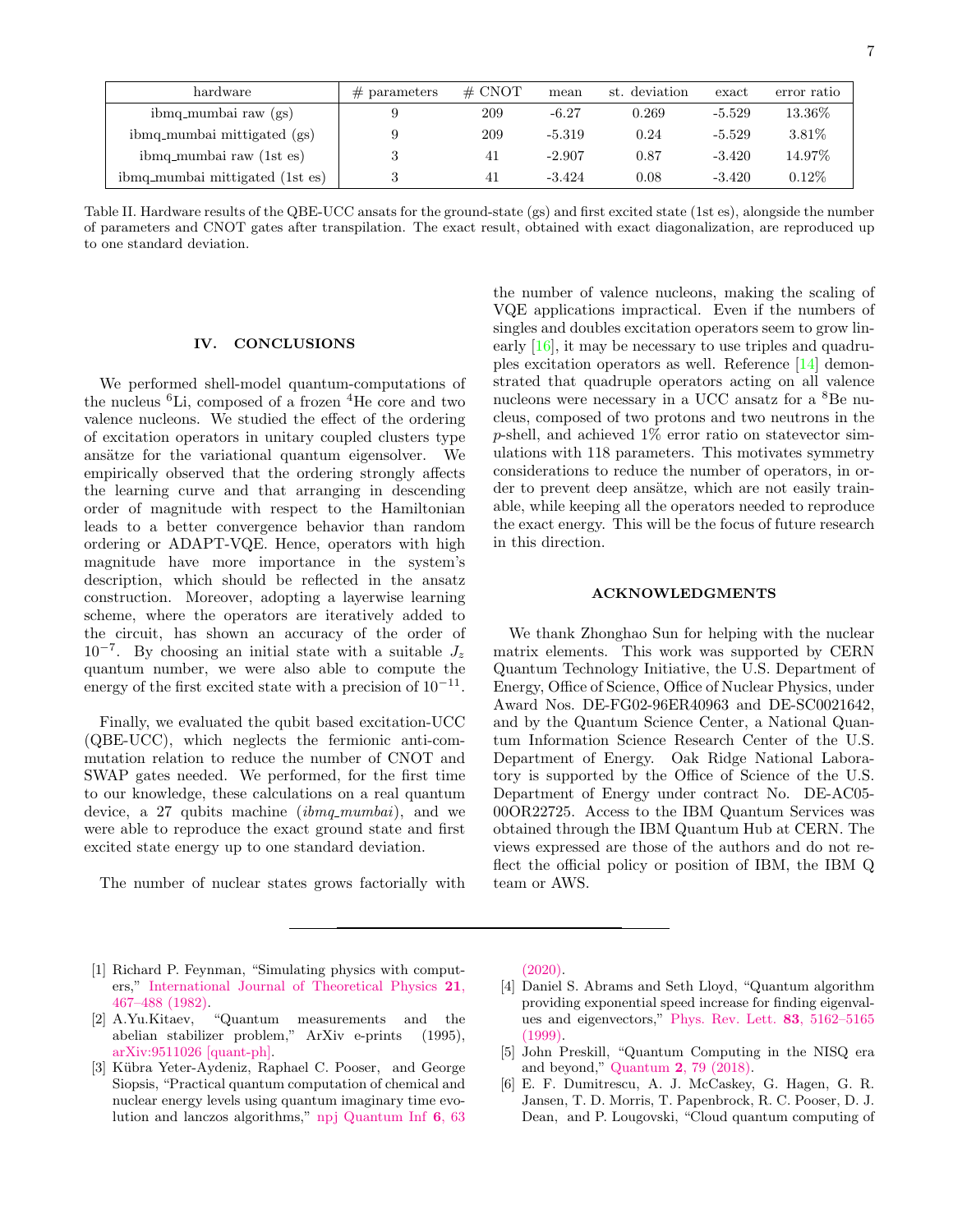an atomic nucleus," [Phys. Rev. Lett.](http://dx.doi.org/10.1103/PhysRevLett.120.210501) 120, 210501 (2018).

- [7] N. Klco, E. F. Dumitrescu, A. J. McCaskey, T. D. Morris, R. C. Pooser, M. Sanz, E. Solano, P. Lougovski, and M. J. Savage, "Quantum-classical computation of schwinger model dynamics using quantum computers," Phys. Rev. A 98[, 032331 \(2018\).](http://dx.doi.org/10.1103/PhysRevA.98.032331)
- [8] Hsuan-Hao Lu, Natalie Klco, Joseph M. Lukens, Titus D. Morris, Aaina Bansal, Andreas Ekström, Gaute Hagen, Thomas Papenbrock, Andrew M. Weiner, Martin J. Savage, and Pavel Lougovski, "Simulations of subatomic many-body physics on a quantum frequency processor," Phys. Rev. A 100[, 012320 \(2019\).](http://dx.doi.org/ 10.1103/PhysRevA.100.012320)
- [9] Alessandro Roggero and Joseph Carlson, "Dynamic linear response quantum algorithm," [Phys. Rev. C](http://dx.doi.org/ 10.1103/PhysRevC.100.034610) 100, [034610 \(2019\).](http://dx.doi.org/ 10.1103/PhysRevC.100.034610)
- [10] Alessandro Roggero, Andy C. Y. Li, Joseph Carlson, Rajan Gupta, and Gabriel N. Perdue, "Quantum computing for neutrino-nucleus scattering," [Phys. Rev. D](http://dx.doi.org/ 10.1103/PhysRevD.101.074038) 101, [074038 \(2020\).](http://dx.doi.org/ 10.1103/PhysRevD.101.074038)
- [11] Alessandro Roggero, Chenyi Gu, Alessandro Baroni, and Thomas Papenbrock, "Preparation of excited states for nuclear dynamics on a quantum computer," [Phys. Rev.](http://dx.doi.org/10.1103/PhysRevC.102.064624) C 102[, 064624 \(2020\).](http://dx.doi.org/10.1103/PhysRevC.102.064624)
- <span id="page-7-10"></span>[12] Michael J. Cervia, A. B. Balantekin, S. N. Coppersmith, Calvin W. Johnson, Peter J. Love, C. Poole, K. Robbins, and M. Saffman, "Lipkin model on a quantum computer," Phys. Rev. C 104[, 024305 \(2021\).](http://dx.doi.org/10.1103/PhysRevC.104.024305)
- [13] Weijie Du, James P. Vary, Xingbo Zhao, and Wei Zuo, "Quantum simulation of nuclear inelastic scattering," Phys. Rev. A 104[, 012611 \(2021\).](http://dx.doi.org/10.1103/PhysRevA.104.012611)
- <span id="page-7-11"></span>[14] I. Stetcu, A. Baroni, and J. Carlson, "Variational approaches to constructing the many-body nuclear ground state for quantum computing," ArXiv e-prints (2021), [arXiv:2110.06098 \[nucl-th\].](http://arxiv.org/abs/2110.06098)
- [15] Wenyang Qian, Robert Basili, Soham Pal, Glenn Luecke, and James P. Vary, "Solving hadron structures using the basis light-front quantization approach on quantum computers," (2021), [arXiv:2112.01927 \[quant-ph\].](http://arxiv.org/abs/2112.01927)
- <span id="page-7-12"></span>[16] A.M. Romero, J. Engel, Ho Lun Tang, and Sophia E. Economou, "Solving nuclear structure problems with the adaptive variational quantum algorithm," ArXiv e-prints (2022), [arXiv:2203.01619 \[nucl-th\].](http://arxiv.org/abs/2203.01619)
- [17] A. Baroni, J. Carlson, R. Gupta, Andy C. Y. Li, G. N. Perdue, and A. Roggero, "Nuclear two point correlation functions on a quantum computer," [Phys. Rev. D](http://dx.doi.org/10.1103/PhysRevD.105.074503) 105, [074503 \(2022\).](http://dx.doi.org/10.1103/PhysRevD.105.074503)
- [18] F. Turro, A. Roggero, V. Amitrano, P. Luchi, K. A. Wendt, J. L. Dubois, S. Quaglioni, and F. Pederiva, "Imaginary-time propagation on a quantum chip," [Phys.](http://dx.doi.org/10.1103/PhysRevA.105.022440) Rev. A 105[, 022440 \(2022\).](http://dx.doi.org/10.1103/PhysRevA.105.022440)
- <span id="page-7-0"></span>[19] Manqoba Q. Hlatshwayo, Yinu Zhang, Herlik Wibowo, Ryan LaRose, Denis Lacroix, and Elena Litvinova, "Simulating excited states of the Lipkin model on a quantum computer," (2022), [arXiv:2203.01478 \[nucl-th\].](http://arxiv.org/abs/2203.01478)
- <span id="page-7-1"></span>[20] Alberto Peruzzo, Jarrod McClean, Peter Shadbolt, Man-Hong Yung, Xiao-Qi Zhou, Peter J. Love, Alán Aspuru-Guzik, and Jeremy L. O'Brien, "A variational eigenvalue solver on a photonic quantum processor," [Nature Com](http://dx.doi.org/ https://www.nature.com/articles/ncomms5213)munications 5[, 4123 \(2014\).](http://dx.doi.org/ https://www.nature.com/articles/ncomms5213)
- <span id="page-7-8"></span>[21] Abhinav Kandala, Antonio Mezzacapo, Kristan Temme, Maika Takita, Markus Brink, Jerry M. Chow, and Jay M. Gambetta, "Hardware-efficient variational quantum eigensolver for small molecules and quantum magnets," Nature 549[, 242–246 \(2017\).](http://dx.doi.org/ https://doi.org/10.1038/nature23879)
- <span id="page-7-2"></span>[22] Dmitry A. Fedorov, Bo Peng, Niranjan Govind, and Yuri Alexeev, "Vqe method: a short survey and recent developments," [Mater Theory](http://dx.doi.org/ https://doi.org/10.1186/s41313-021-00032-6) 6, 2 (2022).
- <span id="page-7-3"></span>[23] Jarrod R McClean, Jonathan Romero, Ryan Babbush, and Alán Aspuru-Guzik, "The theory of variational hybrid quantum-classical algorithms," [New Journal of](http://dx.doi.org/10.1088/1367-2630/18/2/023023) Physics 18[, 023023 \(2016\).](http://dx.doi.org/10.1088/1367-2630/18/2/023023)
- <span id="page-7-4"></span>[24] Marcello Benedetti1, Erika Lloyd, Stefan Sack, and Mattia Fiorentini, "Parameterized quantum circuits as machine learning models," [Quantum Science and Technol](http://dx.doi.org/10.1088/2058-9565/ab4eb5)ogy 4[, 4 \(2019\).](http://dx.doi.org/10.1088/2058-9565/ab4eb5)
- <span id="page-7-5"></span>[25] Jarrod R. McClean, Sergio Boixo, Vadim N. Smelyanskiy, Ryan Babbush, and Hartmut Neven, "Barren plateaus in quantum neural network training landscapes," [Nature](http://dx.doi.org/https://doi.org/10.1038/s41467-018-07090-4) [Communications](http://dx.doi.org/https://doi.org/10.1038/s41467-018-07090-4) 9, 4812 (2018).
- <span id="page-7-6"></span>[26] Panagiotis Kl. Barkoutsos, Jerome F. Gonthier, Igor Sokolov, Nikolaj Moll, Gian Salis, Andreas Fuhrer, Marc Ganzhorn, Daniel J. Egger, Matthias Troyer, Antonio Mezzacapo, Stefan Filipp, and Ivano Tavernelli, "Quantum algorithms for electronic structure calculations: Particle-hole hamiltonian and optimized wavefunction expansions," Phys. Rev. A 98[, 022322 \(2018\).](http://dx.doi.org/10.1103/PhysRevA.98.022322)
- <span id="page-7-7"></span>[27] Luca Crippa, Francesco Tacchino, Mario Chizzini, Antonello Aita, Michele Grossi, Alessandro Chiesa, Paolo Santini, Ivano Tavernelli, and Stefano Carretta, "Simulating static and dynamic properties of magnetic molecules with prototype quantum computers," Magnetochemistry 7 [\(2021\), 10.3390/magneto](http://dx.doi.org/ 10.3390/magnetochemistry7080117)[chemistry7080117.](http://dx.doi.org/ 10.3390/magnetochemistry7080117)
- <span id="page-7-19"></span>[28] Qing Guo and Ping-Xing Chen, "Optimization of vqeucc algorithm based on spin state symmetry," [Frontiers](http://dx.doi.org/ 10.3389/fphy.2021.735321) in Physics 9 [\(2021\), 10.3389/fphy.2021.735321.](http://dx.doi.org/ 10.3389/fphy.2021.735321)
- <span id="page-7-20"></span>[29] Jonathan Romero, Ryan Babbush, Jarrod R McClean, Cornelius Hempel, Peter J Love, and Alán Aspuru-Guzik, "Strategies for quantum computing molecular energies using the unitary coupled cluster ansatz," [Quan](http://dx.doi.org/10.1088/2058-9565/aad3e4)[tum Sci. Technol.](http://dx.doi.org/10.1088/2058-9565/aad3e4) 4, 014008 (2019).
- <span id="page-7-9"></span>[30] Harper R. Grimsley, Sophia E. Economou, Edwin Barnes, and Nicholas J. Mayhall, "An adaptive variational algorithm for exact molecular simulations on a quantum computer," [Nat Commun](http://dx.doi.org/ https://doi.org/10.1038/s41467-019-10988-2) 10, 3007 (2019).
- <span id="page-7-13"></span>[31] S. Cohen and D. Kurath, "Effective interactions for the 1p shell," [Nuclear Physics](http://dx.doi.org/ https://doi.org/10.1016/0029-5582(65)90148-3) 73, 1–24 (1965).
- <span id="page-7-14"></span> $[32]$  P. Jordan and E. Wigner, "Über das paulische Äquivalenzverbot," Z. Physik 47[, 631–651 \(1928\).](http://dx.doi.org/ https://doi.org/10.1007/BF01331938)
- <span id="page-7-15"></span>[33] Sergey B. Bravyi and Alexei Yu. Kitaev, "Fermionic quantum computation," [Annals of Physics](http://dx.doi.org/ https://doi.org/10.1006/aphy.2002.6254) 298, 210–226 [\(2002\).](http://dx.doi.org/ https://doi.org/10.1006/aphy.2002.6254)
- <span id="page-7-16"></span>[34] Andrew Tranter, Peter J. Love, Florian Mintert, and Peter V. Coveney, "A comparison of the bravyi–kitaev and jordan–wigner transformations for the quantum simulation of quantum chemistry," [Journal of Chemical](http://dx.doi.org/ 10.1021/acs.jctc.8b00450) [Theory and Computation](http://dx.doi.org/ 10.1021/acs.jctc.8b00450) 14, 5617–5630 (2018), pMID: 30189144, [https://doi.org/10.1021/acs.jctc.8b00450.](http://arxiv.org/abs/https://doi.org/10.1021/acs.jctc.8b00450)
- <span id="page-7-17"></span>[35] Dean Lee, "Lattice simulations for few- and many-body systems," [Prog. Part. Nucl. Phys.](http://dx.doi.org/ 10.1016/j.ppnp.2008.12.001) 63, 117 – 154 (2009).
- <span id="page-7-18"></span>[36] Pranav Gokhale, Olivia Angiuli, Yongshan Ding, Kaiwen Gui, Teague Tomesh, Martin Suchara, Margaret Martonosi, and Frederic T. Chong, "Optimization of simultaneous measurement for variational quantum eigensolver applications," in [2020 IEEE International Con](http://dx.doi.org/ 10.1109/QCE49297.2020.00054)[ference on Quantum Computing and Engineering \(QCE\)](http://dx.doi.org/ 10.1109/QCE49297.2020.00054) (2020) pp. 379–390.